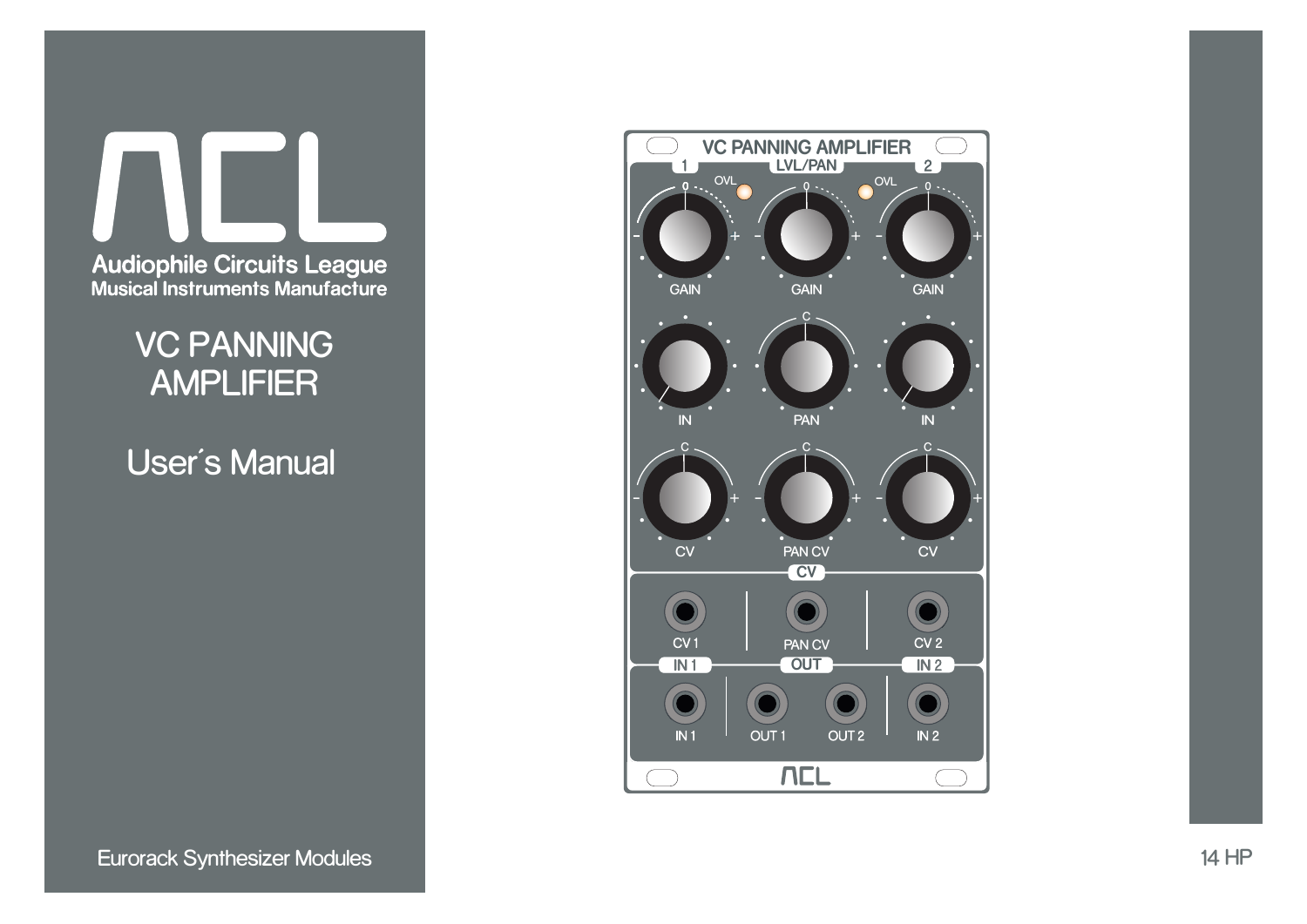# TABLE OF CONTENTS

1.INTRODUCTION

2.WARRANTY

3.INSTALLATION

4.FUNCTION OF PANEL COMPONENTS

5.CHARACTERISTICS

6.SPECIFICATIONS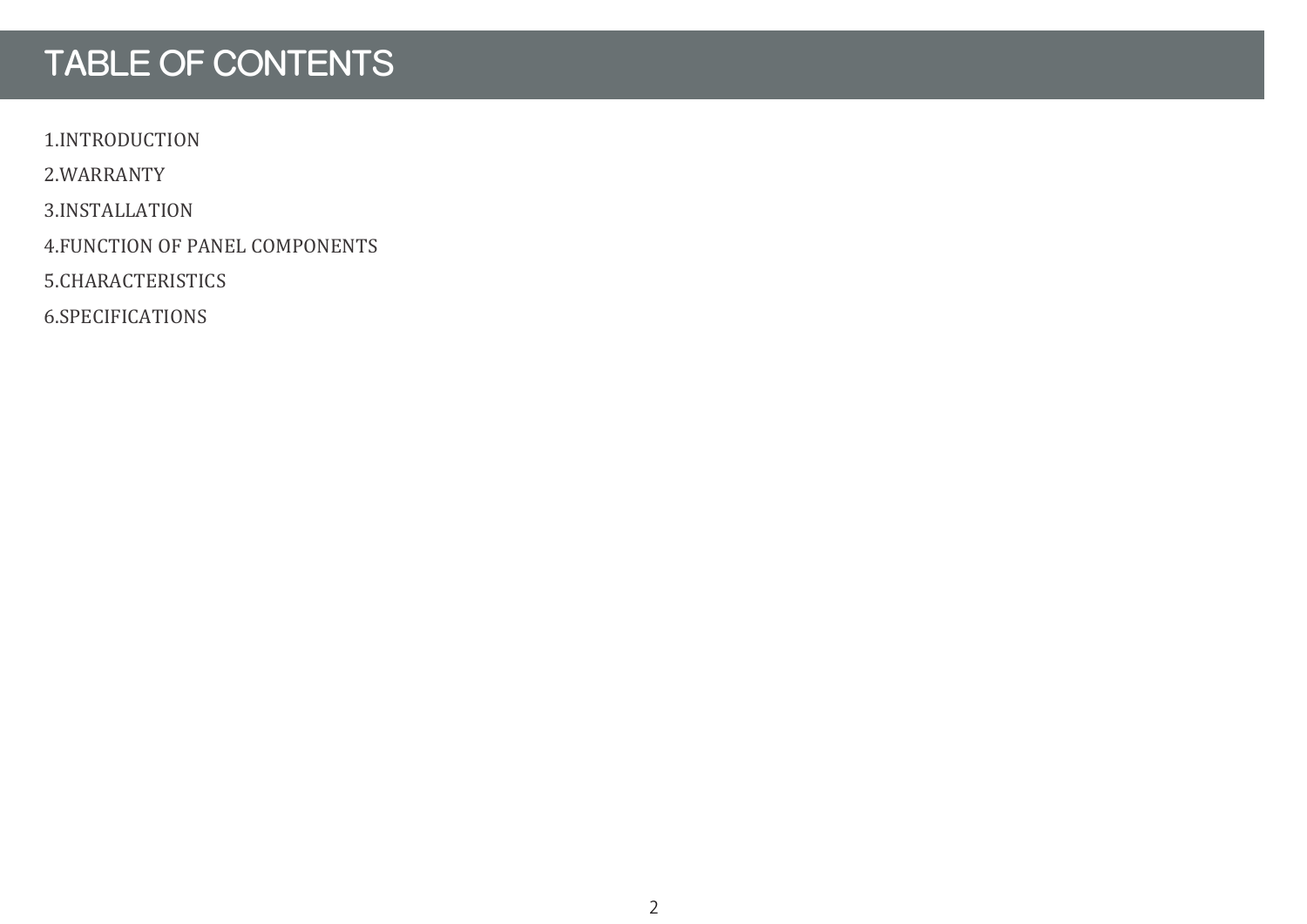## 1. INTRODUCTION

Audiophile Circuits League. -VC PANNING AMPLIFIER is especially designed to process audio signals, dynamically positioning them in a stereo feld. If mono signals are processed, the unit can be also operated as two standalone VCAs.

The Circuit is designed for low distortion, low CV feed-trough and low noise. The module has two exponential response VCAs with voltage and manually controlled gains, input level attenuators and overload indicators. When no jack is connected to IN 2 and CV 2 inputs, they are normalized to IN 1 and CV 1 inputs respectively. Some of the possible confgurations with this arrangement allow the gain of both channels to be controlled together with one CV, while processing different audio signals, or both channels to be operated individually, if needed. The gain balance between both VCAs and hence the panorama position of a stereo signal is manually and voltage controllable. The common gain of the two channels is also manually adjustable with a single pot. (For details about normalization, see section 5. CHARACTERISTICS)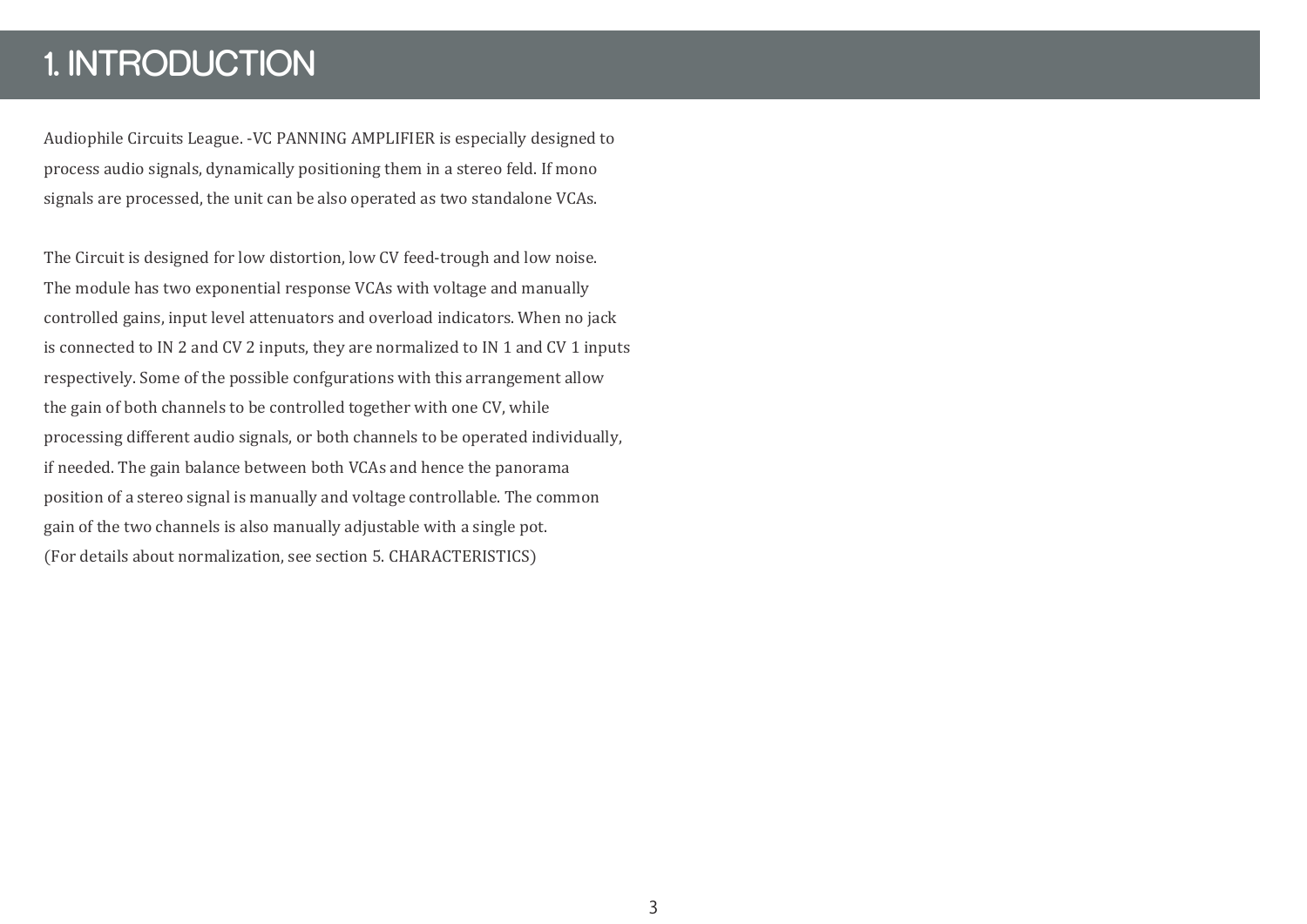### 2. WARRANTY

In the event of a fault in use, we will repair or replace it free of charge under the warranty terms stated below. The warranty period is valid for one year from the day of purchase. If repair is necessary, please ask the dealer you purchased it from.

We can not guarantee the incidental damage caused by the breakdown or damage that occurred during use of this product. In addition, warranty will expire in the following cases:

- · Failure / damage caused by use of unspeci�ied power supply / accessories.
- · Failure / damage caused by incorrect connection or use of power cable.
- · Failure / damage caused by improper handling method.

· Failure / damage caused by natural disasters (�ire, �looding etc.) and pollution.

· When the cause of breakdown or damage lies in equipment other than this product.

· Failure / damage caused by improper modi�ication, adjustment, parts replacement.

· Failure / damage when used under particularly severe conditions, when loaned/rental/hired out to 3rd party.

#### Is it a malfunction?

Please read the user's manual carefully and check again. If you think that there is still a problem, please consult the dealer you purchased from or contact us (English) .

support@audiophilecircuitsleague.com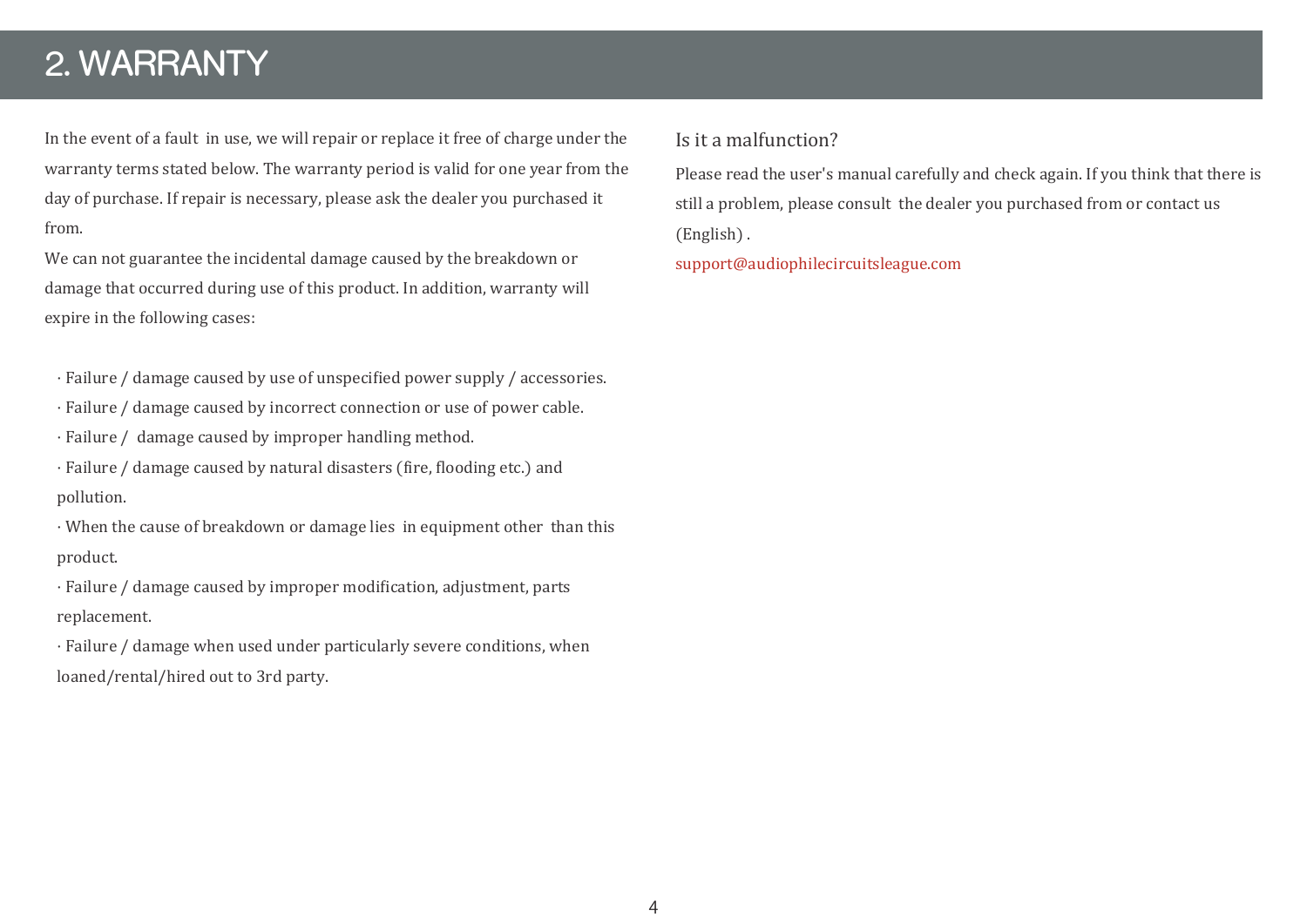# 3. INSTALLATION

#### *AWARNING*

\*Always turn the Eurorack unit off and unplug the power cord before pluging the Eurorack power cable.

\*When attaching the Eurorack power cable, please be careful not to touch the terminal part.

Connect to the Eurorack's system power supply (+ 12V) using the supplied Eurorack power cable.

Connect the 16-pin connector to the Eurorack power connector. Connect the red mark on the power cable so that it matches the pin on the (- 12 V) side of the power connector.

Connect the 10 pin connector to the shrouded header on the back of the module. The header is protected against reverse-plugging.



FIG.1: Eurorack power cable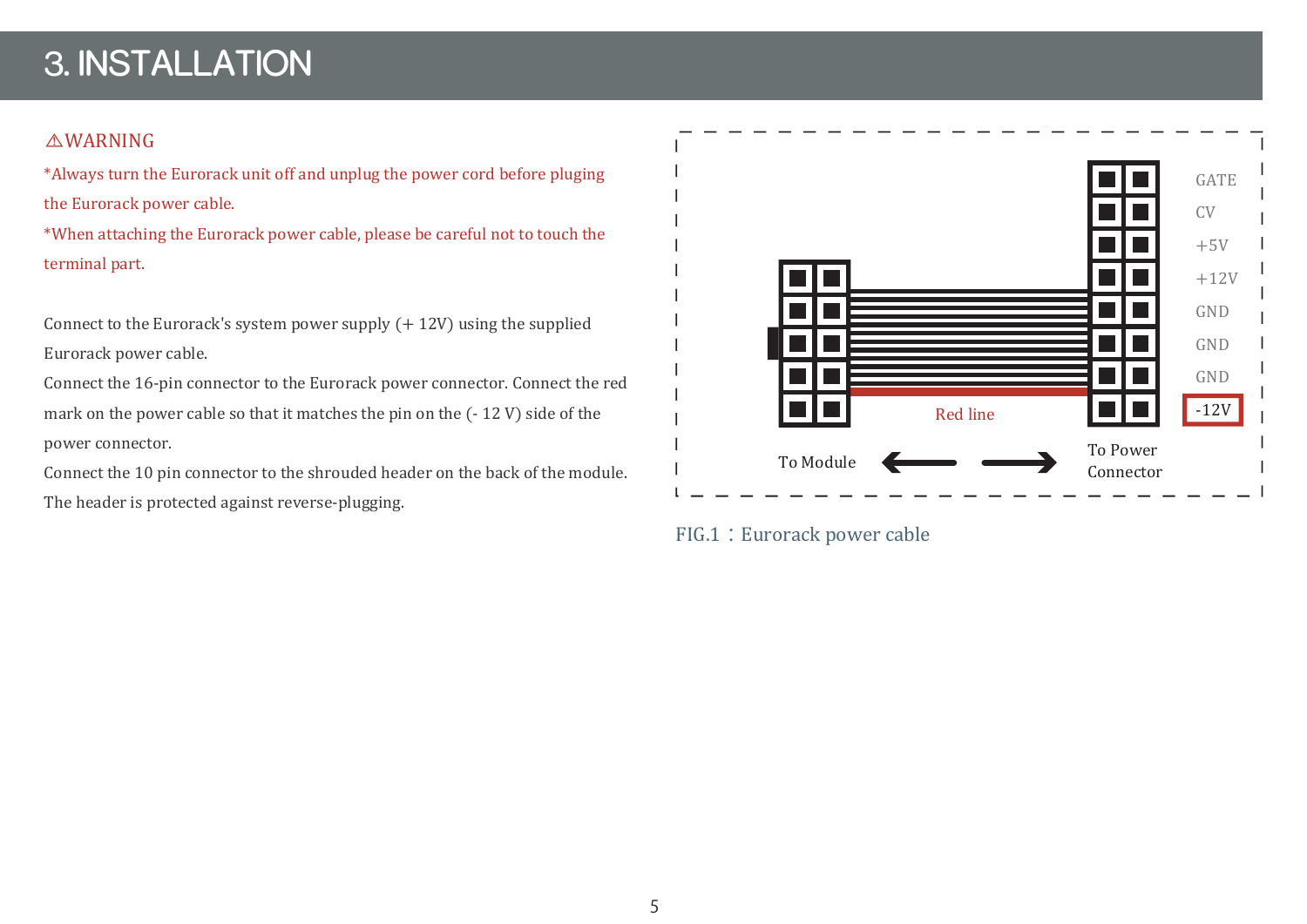# 4. FUNCTION OF PANEL COMPONENTS



FIG.2:Front Panel

#### ① "GAIN" knob

Gain Attenuverters for the output jacks  $\Theta$ "OUT 1" and "OUT 2".

### $(2)$  "IN" knob

Attenuators for adjusting the input levels from jacks  $\overline{6}$  "IN 1" and  $\overline{7}$  "IN 2".

### $(3)$  "CV" knob

Attenuverters for adjusting the input CV signals from  $\overline{4}$ ) "CV1" input jack and ⑤ "CV2" input jack.

### ④ "CV1" input jack

Input the CV signal of channel 1.

### ⑤ "CV2" input jack

Input the CV signal of channel 2. When no cable is plugged into this jack, the signal of "CV 1" will be normalized to channel 2. (For details, see section 5. CHARACTERISTIC)

 $(6)$  "IN 1" input jack Input the audio signal of channel 1.

 $(7)$  "IN 2" input jack Input the audio signal of channel 2.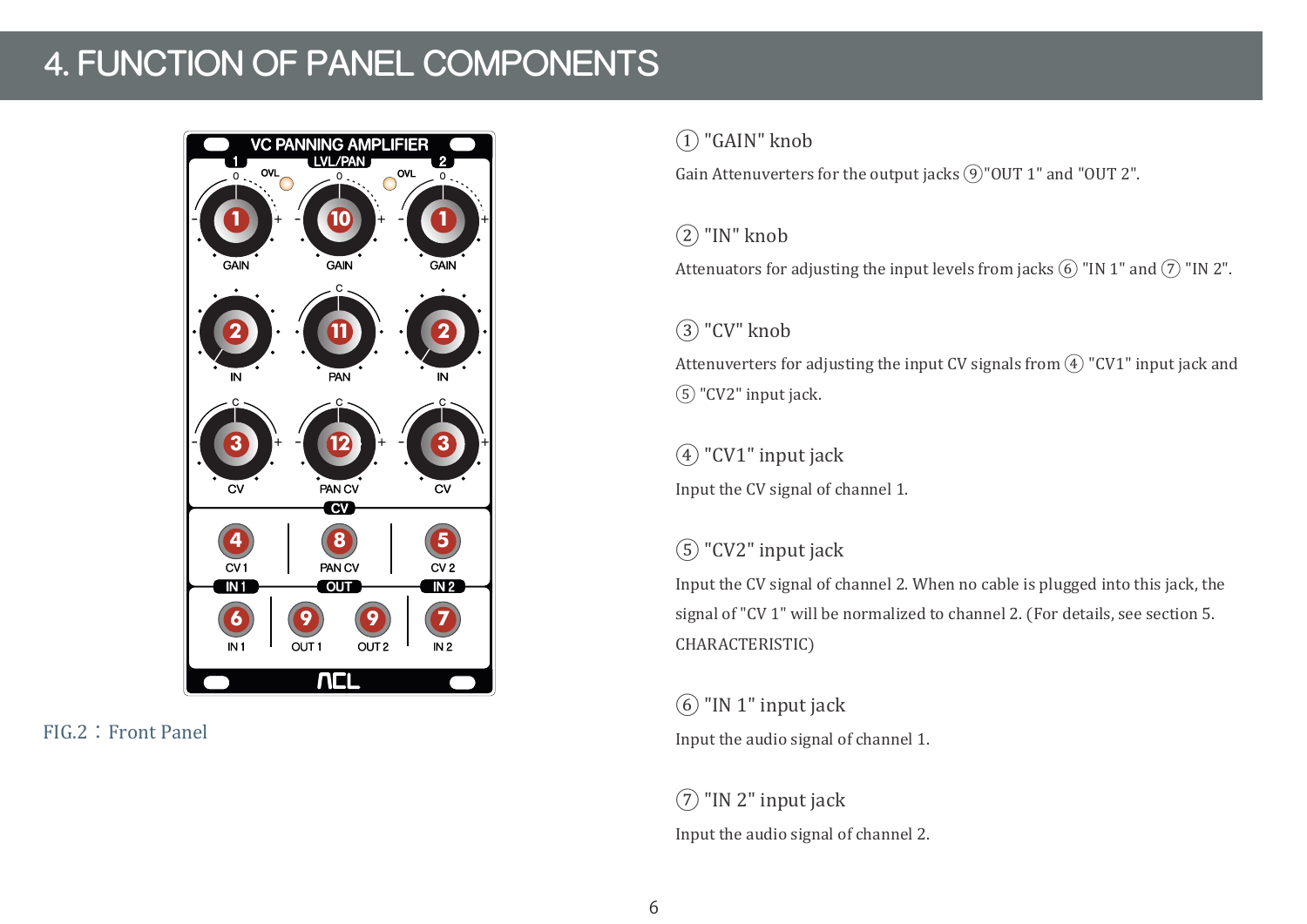### ⑧ "PAN CV" input jack

Input the CV signal for controlling PAN.

⑨ "OUT 1" "OUT 2" output jacks Outputs for each of channels 1 and 2.

⑩ "GAIN" knob

Attenuverter for adjusting the gain of channels 1 and 2.

⑪ "PAN" knob

Adjust the pan between channels 1 and 2.

### ⑫ "PAN CV" knob

Attenuverter for controlling the gain balance of channels 1 and 2 with CV signal from  $\circledR$  "PAN CV" input jack.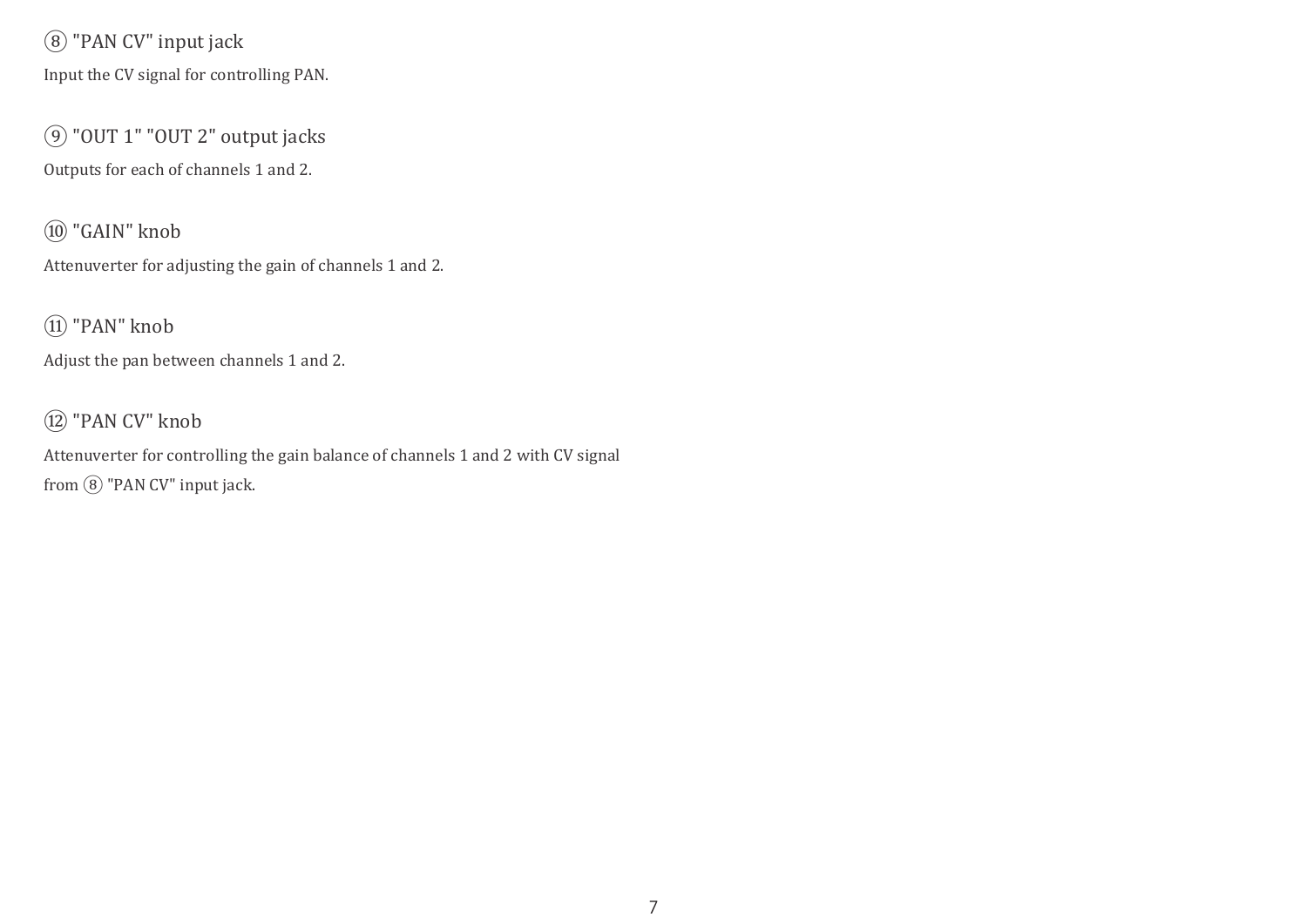# 5. CHARACTERISTIC

CV input 1 is normalized (internally connected) to CV 2. "Normalization" means that if you are not using CV 2 , the input to CV 1 will be automatically duplicated to CV 2 . In other words, you can control two CV from one cable input(See FIG. 3). This feature economizes the need to duplicate signals using external multiple modules. This normalization function works similarly for  $\overline{6}$  "IN 1" input. When the plug is not plugged in  $(7)$  "IN 2", the input from "IN 1" is copied to channel 2.



Conversely, when inputs of CV 1and 2 are individually plugged in, it is possible to control CV 1 and 2 by an independent CV signal (See FIG. 4).



FIG.3: When using only CV 1 input (Normalized) FIG.4: When using CV 1,2, inputs (not Normalized)